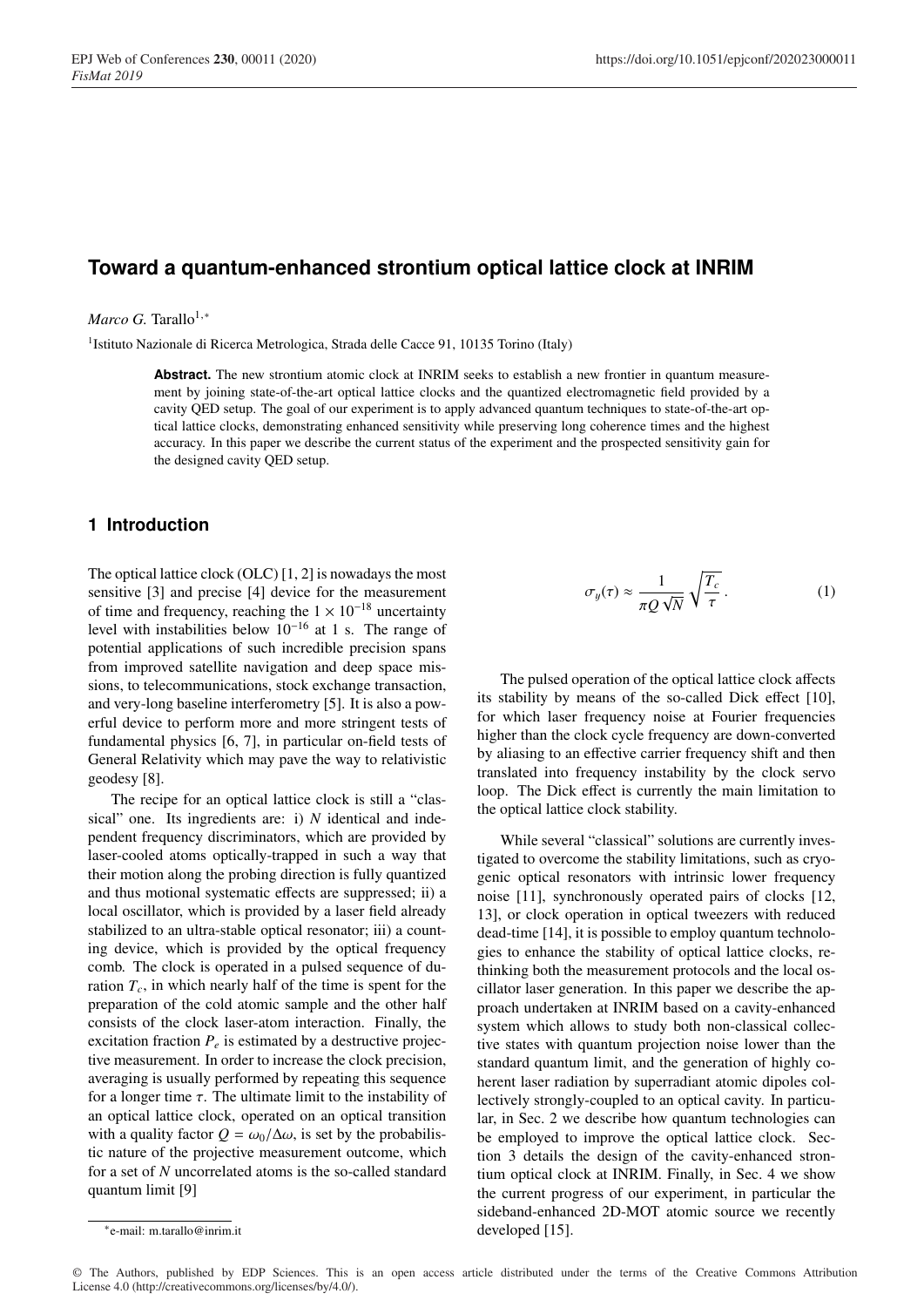# **2 Quantum-enhancement in optical lattice clocks**

The optical lattice clock, as any atomic clock, is a device which generates and/or steers a generated/external optical frequency  $\omega_L$  with respect to the chosen atomic energy transition with frequency  $\omega_0$  by means of the Rabi flopping mechanism. Here a local oscillator frequency can be encoded in an atomic phase which can be precisely detected by projective measurements on the atomic level populations, or it can trigger the stimulated emission on the clock transition itself, producing an active frequency standard whose instability is governed by the quantum dynamics of the collective atomic system.

From a quantum-mechanical point of view, the passive clock system gives rise to a parameter estimation problem, which can be optimized according to quantum information theory. The parameter estimation problem for atomic clocks was first studied by Wineland et al. [16–18] in terms of a collective pseudo-spin operator  $\hat{\vec{J}} = \sum_{i=1}^{N} \frac{1}{2} \vec{\sigma}_i$ , where the Pauli matrices  $\vec{\sigma}_i$  refer to the individual atom two-level pseudo-spin, and the projection operator to the *z*-axis quantifies the population inversion. A general approach to evaluate the maximum achievable precision in atomic phase estimation  $\phi = (\omega_0 - \omega_L)T_R$ , where  $T_R$  is the Ramsey precession period, consists on studying the quantum Fisher information  $F_Q[\hat{\rho}_{\phi}]$  of the collective state  $\hat{\rho}_{\phi}$ . The quantum Fisher information quantifies the information about an unknown parameter  $\phi$  that can be extracted from measurements of a quantum operator (i.e., in the classical version, a random variable), in our case a collective spin projection. The maximum of the quantum Fisher information sets the limit on maximum achievable precision, the so-called quantum Cramer-Rao bound (QCRB)  $\Delta\theta_{QCR} = 1/\sqrt{F_Q[\hat{\rho}_\phi]} \le 1/N$  [19].

In the case of *N* uncorrelated atoms exhibiting the same response to unitary transformations in the Bloch sphere, i.e. the so-called coherent spin state (CSS), the limit to frequency estimation is

$$
\Delta \omega = \Delta J_z \left( \frac{\partial J_z}{\partial \omega} \right)^{-1} \Big|_{J_z = 0} \propto \frac{\Delta J_z^{CSS}}{\langle J \rangle} = \frac{1}{\sqrt{N}} \tag{2}
$$

which leads to Eq.1 and corresponds to the classical error when *N* uncorrelated systems are probed. The coherent spin state is a minimum uncertainty state because it saturates the Heisenberg relation  $\Delta J_z \Delta J_y \geq |J_x|/2$ . In terms of QCRB, the CSS has a QCRB =  $N$ . A QCRB >  $N$  implies particle entanglement, up to the *N* particle entanglement case which leads to a maximum  $QCRB = N^2$ .

A possible choice for better clock frequency estimation is choosing a state with a reduced ∆*Jz* uncertainty

$$
(\Delta J_z^s)^2 = \xi_R^2 (\Delta J_z^{CSS})^2 \frac{\langle J_s \rangle^2}{N^2/4} = \xi_R^2 \frac{\langle J_s \rangle^2}{N}
$$

The parameter  $\xi_R^{-2}$  quantifies the metrological gain of a collective state with "squeezed" uncertainty orthogonal to the measurement direction weighted by the contrast reduction [16, 18]. These so-called squeezed states have the potential to achieve a phase sensitivity proportional to  $1/\sqrt{QCRB} = N^{-5/6}$ .

The creation of collective states with metrologically useful entanglement requires a high degree of quantum control with very stringent properties, and even more for the application to state-of-the-art optical clocks. In fact, for a quantum-enhanced optical clock one must require:

- optimal control over the atomic state with minimal perturbation (decoherence) of the system;
- enhanced and/or tunable coupling strength;
- preferably simple system modeling.

One also wants to keep the metrological advantage of the OLC system, i.e., keep probing the atoms in the Lamb-Dicke regime [2] in an AC Stark shift free lattice, enabling long ( $~1$  s) coherence time. The latter excludes the employment of engineered collisional interactions to generate entangled states. In this perspective, optical interfaces present all the above prescribed properties and little and controllable perturbation to the atomic reference system. Indeed, looking at the best achieved spin-squeezing results, we can notice that the highest metrological gain factors have been obtained by atom-cavity coupled systems [20, 21].

Collective atomic states can be also created and exploited for direct generation of phase-coherent radiation. In the atom-cavity system, their coupling is a competition between coherent exchange of excitations, and loss of excitations through decay through atomic free space scattering  $\Gamma$  and spontaneous decay through both cavity mirrors  $\kappa$ . The enhanced atom-cavity coupling rate arises from a constructive interference for emission and absorption with respect to the cavity mode due to correlations among the individual atoms. This constructive interference among the individual atomic dipoles may result in an enhancement by *N* of the excited state decay rate, and thus the total power emitted by the ensemble. This phenomenon is called Dicke superradiance [22]. Continuously repumping atoms to the excited state of the clock transition can even enable the construction of continuously operated superradiant lasers [23, 24], realizing an optical version of the hydrogen maser.

Unlike ordinary lasers where the coherence of the system is defined by the cavity decay rate rather than the gain medium (i.e.,  $\kappa \ll \Gamma_{\perp}$ ), the superradiant laser is operated in the so-called "bad cavity" regime, i.e.,  $\kappa \gg \Gamma_{\perp}$ , so that the atoms are the primary carriers of phase information. The superradiant laser has the potential to exploit narrow linewidth transitions, such as the clock transition in an alkaline-earth atom, to generate extreme spectrallynarrow radiation [23]

$$
\Delta v_{SR} \geq \frac{C_0 \Gamma_{\perp}}{\pi},
$$

where  $C_0$  is the single atom-cavity cooperativity parameter [25], and  $\Gamma_{\perp} = \Gamma/2 + 1/T_2$  is the transverse decoherence rate due to atomic spontaneous emission Γ and other atomic dephasing mechanism with characteristic time *T*2. Lowering the cavity cooperativity would reduce the superradiant laser linewidth, but also the total emitted power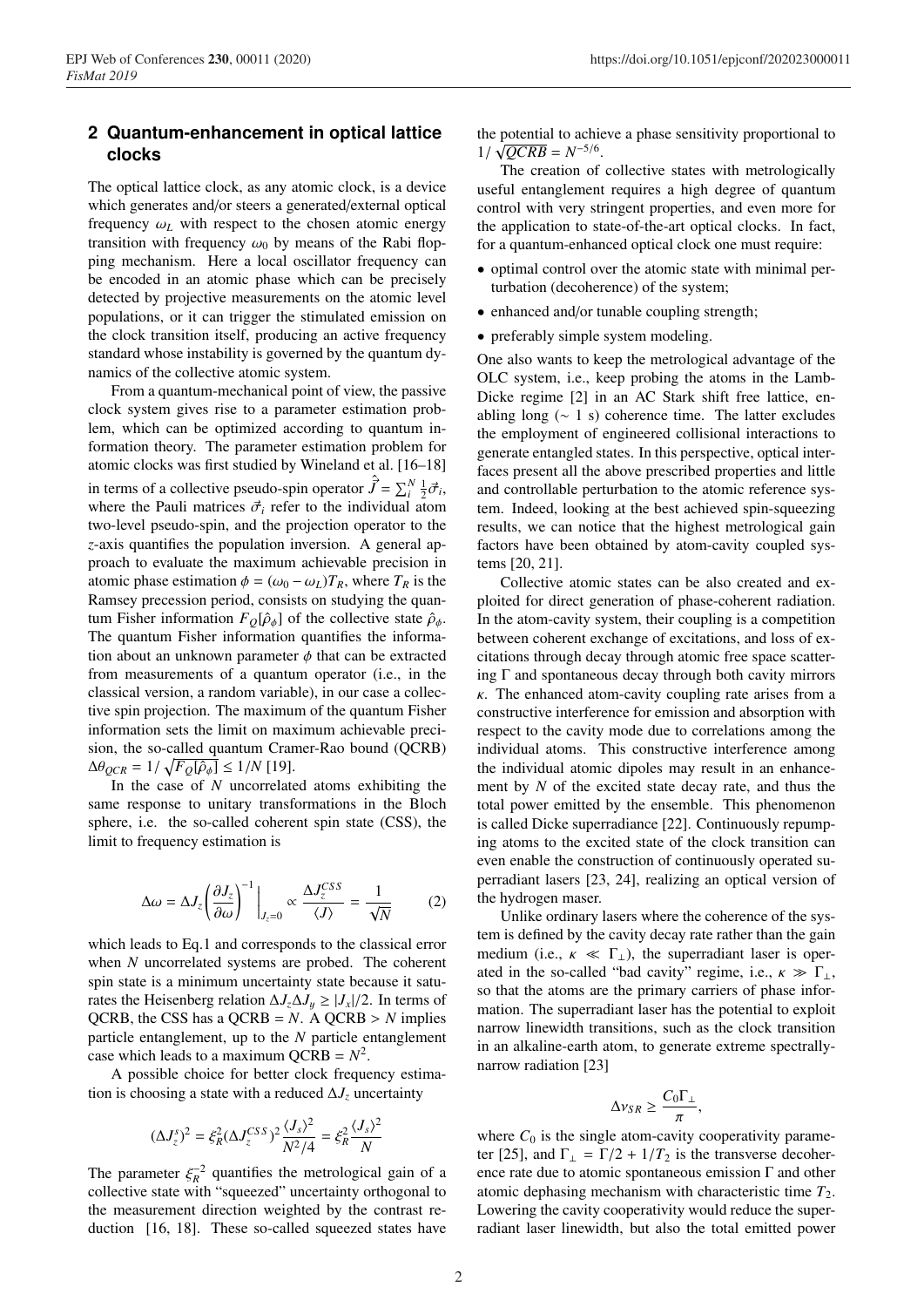$P_{SR} \leq \hbar \omega N^2 C_0 \Gamma / 8$ . Then, near unity cooperativity on the Sr clock transition would yield both spectrally-narrow linewidth and sufficient power to stabilize a bright 1 Hz linewidth laser down to mHz level and perform clock spectroscopy below the standard quantum limit [24].

All the above considerations brought us to design our new Sr clock apparatus as a merge of an optical lattice clock and a cavity quantum electrodynamics experiment (cQED) [26], having an optical cavity in the regime of collective strong-coupling regime. cQED enjoys all the design requirements we looked for a quantum-enhanced optical clock: light-atom coupling enhanced by the cavity finesse; ii) extremely low-noise readout techniques are available; only a single-mode photonic field, which is modeled by the well-known Jaynes-Cummings model. Collective strong coupling indicates that, even if the single atom-photon excitation exchange rate  $q$  is lower than the system decay rates, their collective spin  $\hat{J}$ , having its coupling strength enhanced by  $\sqrt{N}$ , is strongly coupled to the cavity mode. This regime has been already observed for Sr atoms on the two weak intercombination transitions [27]. It is also the natural testbed to study superradiant laser generation. The experimental features of INRIM's cavity enhanced Sr optical clock are detailed in the next section.

## **3 Design of the cavity-enhanced Sr optical clock**

We have designed a cavity-enhanced Sr optical clock according to the following criteria: i) achieving the collective strong-coupling regime on both the closed  ${}^{1}S_0 - {}^{3}P_1$ transition and clock transition to generate atomic entangled states and superradiance; ii) making the atom-cavity coupled system in the so-called "bad cavity" regime, i.e.  $\kappa > \Gamma_{3p_1}$ ; iii) maximizing the light-atom coupling homogeneity by trapping the atoms in a magic-wavelength lattice with commensurate spacing with respect to the probe cavity standing wave [20]. The system will then consist on two overlapped cavities, a Fabry-Perot cavity for the cQED system and a bow-tie ring cavity to obtain lattice confinement at the clock magic wavelength.

### **3.1 cQED system design**

For the cQED system, the main figure of merit in the atomcavity coupling is the cavity cooperativity parameter  $C_0$  =  $4q^2/(\Gamma_K)$  rather than the absolute cavity coupling strength g. The cavity cooperativity represents the ratio between the atom-light mode cross section and the cavity mode size multiplied by the finesse, and depends on the cavity optical parameters as follows [25]:

$$
C_0 = \frac{24\mathcal{F}}{\pi k^2 w_0^2}.
$$

We see that the cavity cooperativity is not limited by the cavity length, as it happens for the coupling strength in typical cavity QED experiments [26], so that using longer cavities makes easy to integrate the cQED system

with magneto-optical trapping beams. In order to maximize the homogeneity of the light probing, cavity modes with larger radial size  $w_0$  are desirable, but because of the inverse square dependence of  $C_0$ , larger modes require higher cavity finesse. On the other hand, high values of the finesse, besides being impractical, reduces the cavity decay rate  $\kappa$  which is bounded by Γ. All the above considerations brought us to design the cQED cavity starting from a nearly-confocal geometry and constraining the cavity finesse to be lower than  $10<sup>5</sup>$ . Fixing mirrors' radius of curvature to 75 mm, we get near-unity cooperativity at  $L = 66$  mm and  $\mathcal{F} = 88000$ , which is also stable under both mirror misalignment and radius-of-curvature asymmetries. Figure 1 shows the cavity cooperativity parameter and the cavity waist as a function of the cavity length. We observe that the system is robust under big changes of the cavity geometry, and thus to tilt misalignment.

The cQED cavity is currently under production. It will be monolithic, its spacer made of a low thermal expansion material (Zerodur) which allows wide optical access to both lattice and cooling laser beams. At both ends of the spacer, the two low-losses mirrors will be attached to two piezoelectric transducers for independent tuning of both the cavity length and atom-cavity mode coupling due to the cavity nodes positioning with respect to the trapping optical lattice.

#### **3.2 Lattice bow-tie cavity design**

The lattice bow-tie ring cavity has been designed to surround the cQED cavity and to fit on a base plate compatible with a DN200CF flange. A preliminary design of its mechanical implementation in our system is depicted in Fig. 2.

Because the atom trapping point corresponds to the crossing point, the cavity must be symmetrical with all



Figure 1. Geometrical and coupling parameters of the stronglycoupled cavity at 694 nm. Left plot: Single-atom peak cooperativity as a function of the cavity length for a symmetric spherical cavity with  $\mathcal{F} = 88000$  at both wavelengths. Right plot: Cavity waist for both wavelengths as function of *L*, compared to the tangential waist of the ring lattice cavity (black dashed line).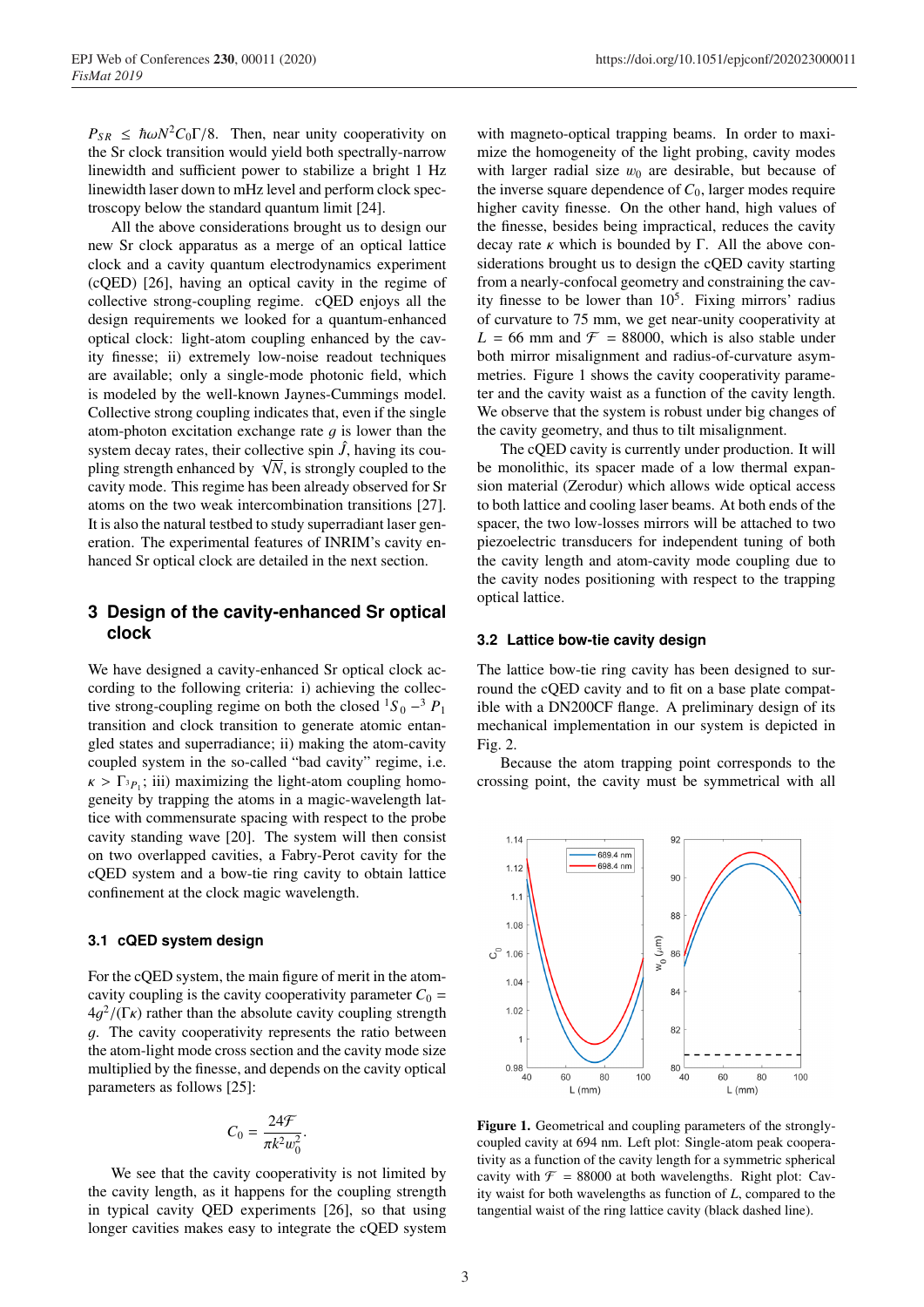

Figure 2. Design of the lattice bow-tie cavity system. Upper panel: schematic drawing of the cavity-enhanced Sr optical clock at INRIM. The monolithic cQED cavity (transparent, only contour lines) is suspended in order to allow the bow-tie cavity beams (red) to intercept its optical axis at its center. Bowtie cavity mirror mounts are just models. Lower panel: plots of the calculated stability region (left plot), cavity waist dimensions (center plot) and beam displacements for mirror misalignment on one mirror and at the cavity center (right plot).

spherical mirrors with the same radius of curvature, so that the crossing point corresponds to a waist of the cavity and thus suppressing waveform aberrations. Furthermore, in order to satisfy the design criterion (iii), the intersection angle  $\theta$  is constrained by [28]

$$
\cos(\theta/2) = \frac{\lambda_p}{2\lambda_l},
$$

where  $\lambda_p$  is the probing light and  $\lambda_l$  is the lattice wavelength which we choose to be 813 nm. If we consider  $\lambda_p$  $= 689.4$  nm, then  $\theta = 107.7^\circ$ . In the case of the clock transition at 698.4 nm the angle is slightly different and it is 108.8 $^{\circ}$ . The angle  $\theta$  sets both the mirrors incidence angle and one of the two cavity lengths, so that only two degrees of freedom are left: the mirror radius of curvature *R* and namely the short adjacent mirror distance  $d_1$ . The cavity design has been optimized in order to minimize the waist at the cavity crossing point and minimize the cavity sensitivity to mirrors' misalignment. We performed numerical calculations according to the ABCD formalism including off-axis beam propagation [29]. The main results are shown in Fig. 2 (lower panel). The cavity parameters which optimize our design requirements are  $R = 50$  mm and  $d_1 = 63$  mm. The mirror reflectivity is calculated to



Figure 3. Schematic drawing of the current vacuum system of the Sr optical clock at INRIM

reach a trap depth  $U_0 = 1000 E_r$  for an input power of 1 W, which implies a cavity finesse  $\mathcal{F}_{\text{BTC}} = 350$ .

The design of the mechanical implementation of this cavity, and the choice of the material, is currently under development and we plan to send the final drawings for machining before the end of the year.

# **4 Current status of INRIM's Sr optical clock**

The first building-block of our experiment has been completed. It consists on the realization of a sidebandenhanced cold atomic source of strontium atoms [15]. A schematic drawing of the vacuum system and the corresponding important optical accesses are shown in Figure 3. In our setup, a two-dimensional magneto-optical trap (2D MOT) is transversely loaded from a collimated atomic beam and works as atomic funnel, delivering a cold atomic flux toward the desired spectroscopy region without exposing the latter to direct blackbody radiation from the oven, and suppressing hot atoms collisions when cooling lasers are switched off. In order to increase the capture efficiency of the 2D trap, we added a second frequency to the cooling beams, red-detuned with respect to the main cooling frequency. We performed a detailed study on enhancement and optimization of our cold strontium atomic beam flux by measuring the loading performances of the final 3D-MOT. Laser parameters of the 2D-MOT and sideband beams were scanned for optimal settings and compared with Monte Carlo simulations.

The final results about the maximum number of atoms in the MOT  $N_{MOT}$  and the relative loading rate  $L_{MOT}$ , the total atomic flux Φ when the total laser power was 200 mW are summarized in Table 1. Compared to a conventional single-frequency 2D-MOT, we were able to obtain a 2.3 times enhancement of the atomic flux with a 50% trapping efficiency.

While the second stage cooling and trapping on the narrow linewidth intercombination transition at 689 nm is under development, we have realized a narrow ECDL at 1396 nm for clock spectroscopy after second-harmonic generation, and low-loss fiber network dissemination and single-branch stability transfer with a Ytterbium optical standard [30]. Its estimated spectral linewidth is lower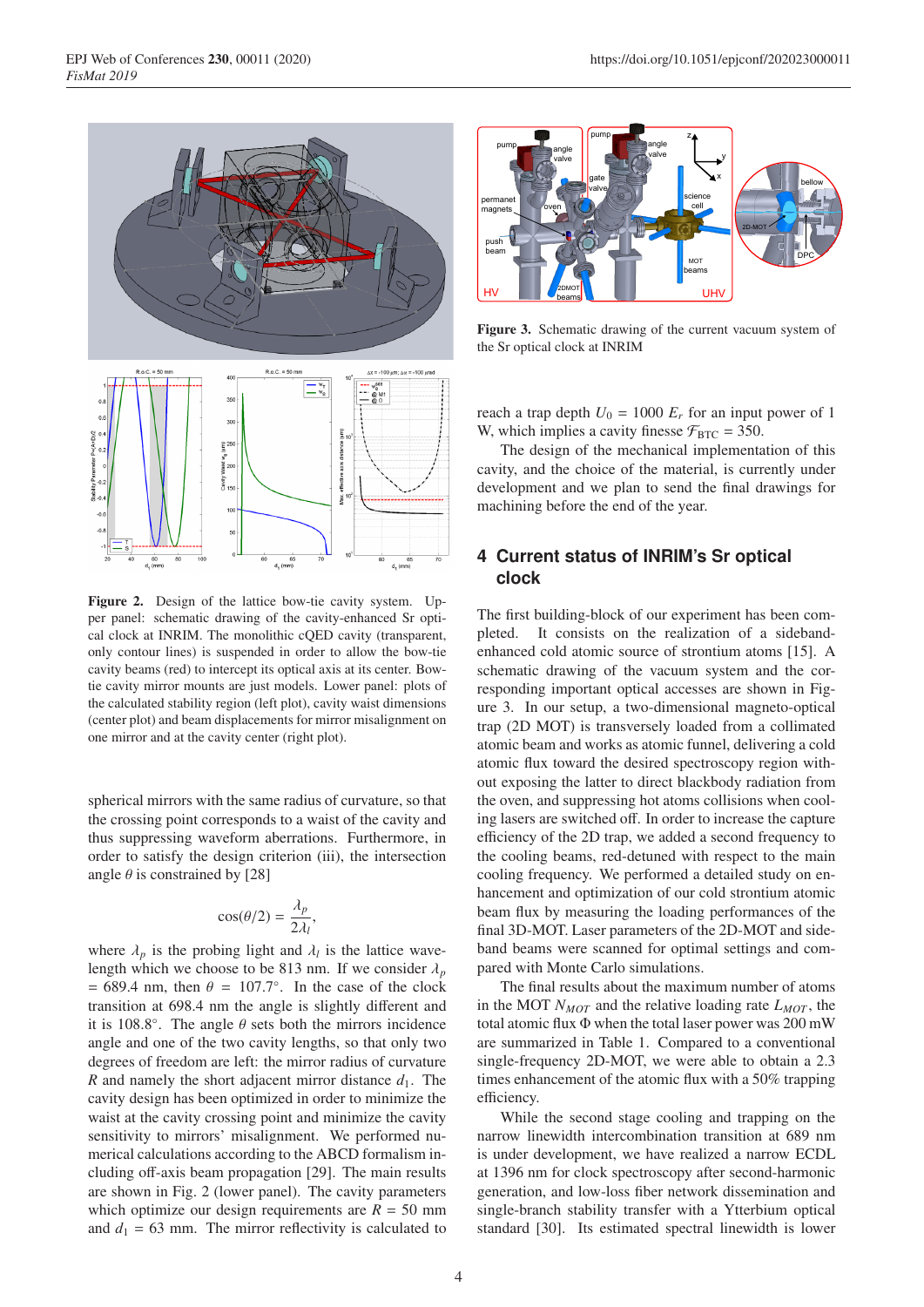than 160 kHz but is prospected to be of the order of 10 kHz, greatly simplifying the frequency stabilization system to ultra-stable frequency references.

Finally, a new science chamber will be installed in order to house the new cavity-enhanced system. The vacuum chamber will be a titanium octagon with conflat flanges, two wide apertures to sit the cavity system (about 210 mm diameter), and on the sides 4 large optical windows (DN63CF) and other 4 smaller apertures (DN40CF). We plan to have the completed cavity-enhanced OLC in IN-RIM operational in 2020.

# **5 Outlook**

In this brief article we have described how quantum technology can be employed for enhancing the performances of optical atomic clocks. In particular, how a cavity QED experiment can be integrated into an optical lattice clock experiment and the potential stability improvements, both in terms of projection noise reduction by entanglement in collective states, and by direct generation of lower-noise optical radiation through superradiance [24].

The strontium OLC at INRIM is currently under construction. A cold atomic source with a novel trapping method based on two-frequency magneto-optical trapping has been demonstrated [15], while the design of a cavityenhanced setup is almost complete. The generation of collective entangled states with reduced quantum uncertainty, and the study of superradiance in optical lattice are the next two milestones we aim to achieve toward a full quantum-limited optical clock system.

### **Acknowledgments**

We thank C. D'Errico and L. Salvi for careful reading of the manuscript. We acknowledge funding of the project EMPIR-USOQS, EMPIR projects are co-funded by the European Union's Horizon2020 research and innovation programme and the EMPIR Participating States. We also acknowledge QuantERA project Q-Clocks.

### **References**

- [1] M. Takamoto, F.L. Hong, R. Higashi, H. Katori, Nature 435, 321 (2005)
- [2] A.D. Ludlow, M.M. Boyd, J. Ye, E. Peik, P.O. Schmidt, Reviews of Modern Physics 87, 637 (2015)
- [3] E. Oelker, R. Hutson, C. Kennedy, L. Sonderhouse, T. Bothwell, A. Goban, D. Kedar, C. Sanner, J. Robinson, G. Marti et al., Nature Photonics 13, 714–719 (2019)

Table 1. Summary of the results obtained for our Sr cold atomic source in the case of single frequency 2D-MOT vs. the sideband-enhanced (SE) version [15]

|           | 2D-MOT                               | SE.                                  |
|-----------|--------------------------------------|--------------------------------------|
| $N_{MOT}$ | $5.3(2) \times 10^{6}$               | $1.25(4) \times 10^7$                |
| $L_{MOT}$ | $3.1(9) \times 10^8$ s <sup>-1</sup> | $7.3(9) \times 10^8$ s <sup>-1</sup> |
| Φ         | $6(1) \times 10^8$ s <sup>-1</sup>   | $1.5(2) \times 10^9$ s <sup>-1</sup> |

- [4] W. McGrew, X. Zhang, R. Fasano, S. Schäffer, K. Beloy, D. Nicolodi, R. Brown, N. Hinkley, G. Milani, M. Schioppo et al., Nature 564, 87 (2018)
- [5] C. Clivati, R. Ambrosini, T. Artz, A. Bertarini, C. Bortolotti, M. Frittelli, F. Levi, A. Mura, G. Maccaferri, M. Nanni et al., Scientific reports 7, 40992 (2017)
- [6] W.F. McGrew, X. Zhang, H. Leopardi, R. Fasano, D. Nicolodi, K. Beloy, J. Yao, J.A. Sherman, S.A. Schaeffer, J. Savory et al., Optica 6, 448 (2019)
- [7] P. Wcisło, P. Ablewski, K. Beloy, S. Bilicki, M. Bober, R. Brown, R. Fasano, R. Ciuryło, H. Hachisu, T. Ido et al., Science advances 4, eaau4869 (2018)
- [8] J. Grotti, S. Koller, S. Vogt, S. Häfner, U. Sterr, C. Lisdat, H. Denker, C. Voigt, L. Timmen, A. Rolland et al., Nature Physics 14, 437 (2018)
- [9] L. Hollberg, C.W. Oates, E.A. Curtis, E.N. Ivanov, S.A. Diddams, T. Udem, H.G. Robinson, J.C. Bergquist, R.J. Rafac, W.M. Itano et al., IEEE Journal of Quantum Electronics 37, 1502 (2001)
- [10] P.G. Westergaard, J. Lodewyck, P. Lemonde, IEEE transactions on ultrasonics, ferroelectrics, and frequency control 57, 623 (2010)
- [11] D. Matei, T. Legero, S. Häfner, C. Grebing, R. Weyrich, W. Zhang, L. Sonderhouse, J. Robinson, J. Ye, F. Riehle et al., Physical review letters 118, 263202 (2017)
- [12] M. Schioppo, R.C. Brown, W.F. McGrew, N. Hinkley, R.J. Fasano, K. Beloy, T.H. Yoon, G. Milani, D. Nicolodi, J. Sherman et al., Nature Photonics 11, 48 (2017)
- [13] D.B. Hume, D.R. Leibrandt, Physical Review A 93, 032138 (2016)
- [14] M.A. Norcia, A.W. Young, W.J. Eckner, E. Oelker, J. Ye, A.M. Kaufman, Science 366, 93 (2019)
- [15] M. Barbiero, M.G. Tarallo, D. Calonico, F. Levi, G. Lamporesi, G. Ferrari, arXiv preprint arXiv:1909.05810 (2019)
- [16] D.J. Wineland, J.J. Bollinger, W.M. Itano, F.L. Moore, D.J. Heinzen, Phys. Rev. A 46, R6797 (1992)
- [17] W.M. Itano, J.C. Bergquist, J.J. Bollinger, J.M. Gilligan, D.J. Heinzen, F.L. Moore, M.G. Raizen, D.J. Wineland, Phys. Rev. A 47, 3554 (1993)
- [18] D.J. Wineland, J.J. Bollinger, W.M. Itano, D.J. Heinzen, Phys. Rev. A 50, 67 (1994)
- [19] L. Pezzé, A. Smerzi, Phys. Rev. Lett. **102**, 100401 (2009)
- [20] O. Hosten, N.J. Engelsen, R. Krishnakumar, M.A. Kasevich, Nature 529, 505 (2016)
- [21] L. Pezzè, A. Smerzi, M.K. Oberthaler, R. Schmied, P. Treutlein, Rev. Mod. Phys. 90, 035005 (2018)
- [22] R.H. Dicke, Phys. Rev. 93, 99 (1954)
- [23] D. Meiser, M.J. Holland, Phys. Rev. A 81, 033847 (2010)
- [24] J.G. Bohnet, Z. Chen, J.M. Weiner, D. Meiser, M.J. Holland, J.K. Thompson, Nature 484, 78 (2012)